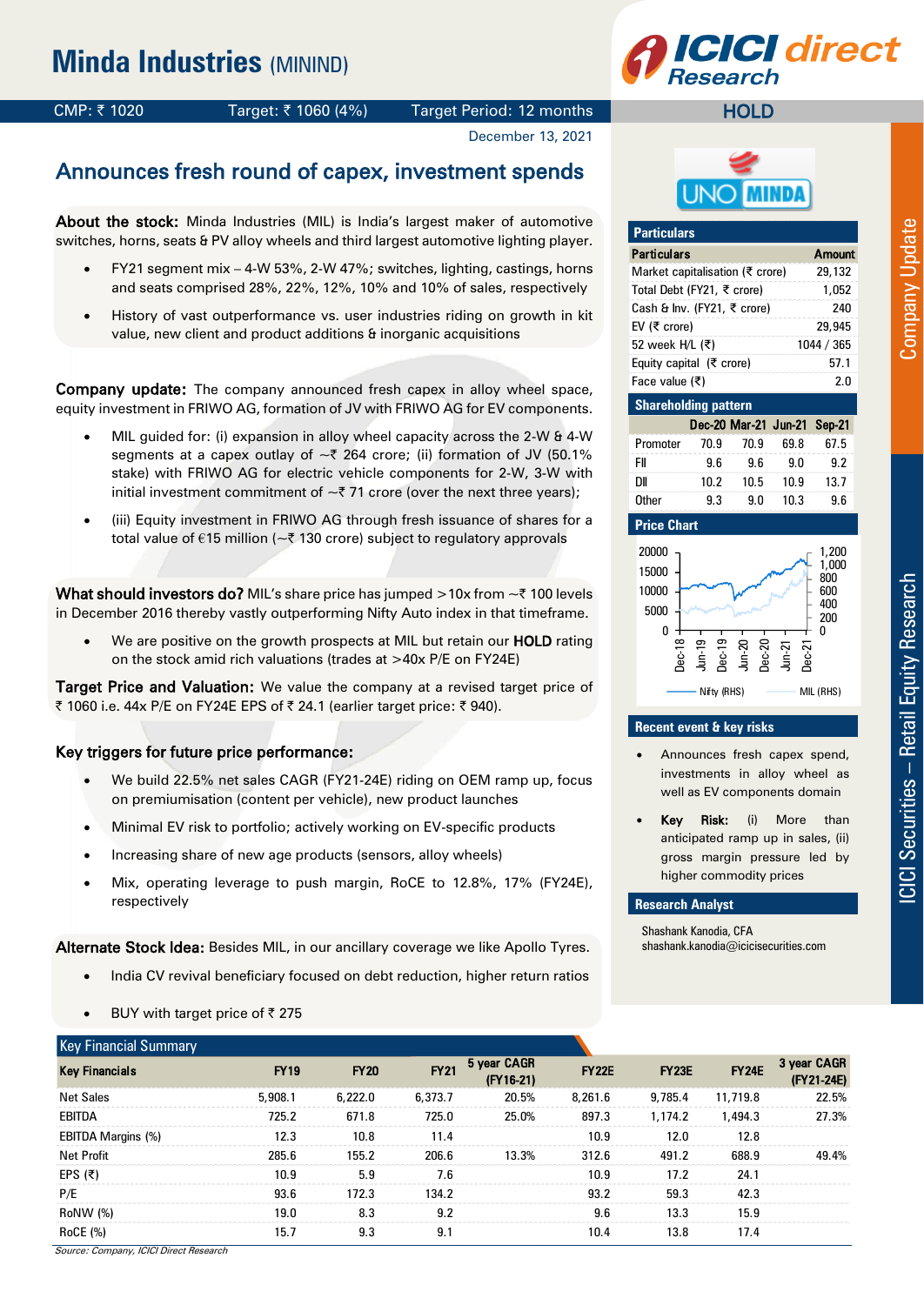### Key highlights & conference call takeaway

#### Company Update: Fresh capex, investment spends over FY22-24E

- According to the recent exchange filing, Minda Industries has announced a fresh round of capex and investment spends, which include (i) expansion in alloy wheel capacity across the 2-W & 4-W segments at a capex outlay of  $\sim$  7 264 crore; (ii) formation of JV (50.1% stake) with FRIWO AG for electric vehicle components for 2-W, 3-W (motor controllers, off-board chargers, battery packs) with initial investment commitment of  $\sim$  71 crore (over the next three years) and total capex envisaged at JV company pegged at  $\sim \bar{\tau}$ 390 core over a six year period; (iii) equity investment in FRIWO AG through fresh issuance of shares for a total value of €15 million ( $\sim$ ₹130 crore)
- The company has been at the forefront driving premiumisation in the domestic automobile space. Alloy wheel capex is well positioned to capture the increasing consumer preference for the product as well as import substitution while JV in the EV components domain will help in substantial improvement in kit value in the electric vehicle domain. With likely commissioning of new projects over FY23-24E, the company is expected to sustain its outperformance in the domestic automobile space

#### Conference Call highlights

#### EV Components: FRIWO JV

- FRIWO currently realises  $\sim$  20% of sales from e-mobility with total annual sales pegged at €100 million and market capitalisation of €270 million
- JV operations are expected to be commence in about 12-18 months. Initial capex of  $\sim$  7 160 crore would be utilised for the purpose of buying land for the new plant and associated plant & machinery. Capex of  $\sim$  7 390 crore in JV would take place in a phased manner gauging the market demand
- With an initial investment of  $\sim$  7 160 crore, expected revenue is  $\sim$  7 300 crore, with full scale revenue potential pegged at  $\geq$  1500 crore in about five years. Margins are expected to be muted during the initial phase. However, as the market matures and attains scale, Minda's targeted RoCE profile is  $\sim$ 20%
- The JV company will also look at contract manufacturing; with likely exports to European and Asian markets with sales potential of  $\sim$  7 250-300 crore in due course of time. JV will evaluate PLI scheme for battery pack
- Minda Industries' purchase of €15 million worth of fresh shares in FRIWO AG (Germany) is aimed at strengthening the relationship between the partners with Minda open to exit at a favourable price in future
- The company will also transfer its existing EV components business to the proposed JV except Telematics
- Off-board chargers would be supplied to both OEMs and charging stations

#### Temperature controlled seating solutions: Dhama Innovations

- Minda Industries has entered into a technology license agreement (TLA) with Dhama Innovations in the domain of temperature controlled automotive seats domain. At present, Dhama has no customer in India but device for which TLA has been signed may be seen in high end scooters with limited adoption in the near period. Further, this device is different from ventilated seats that are currently in the market
- The company aims to double sales in the seating business i.e. Harita seating in about four to five years

#### Alloy Wheels: Brownfield expansion

For 4-W alloy wheel segment, sustainable EBITDA margins are seen at  $\sim$  16-17%. Exports remain a possibility in the alloy wheel segment post meeting the domestic demand

With respect to the new products being offered by FRIWO i.e. battery packs and BMS; some OEMs prefer to outsource and some may prefer in-house, with Minda Industries optimistic that it can capture reasonable share for outsourced market

With regard to the current JV; focus is primarily on 2-W & 3-W related EV components, PV & CV are currently outside their purview. The company may enter into PV at a later stage but no plans till now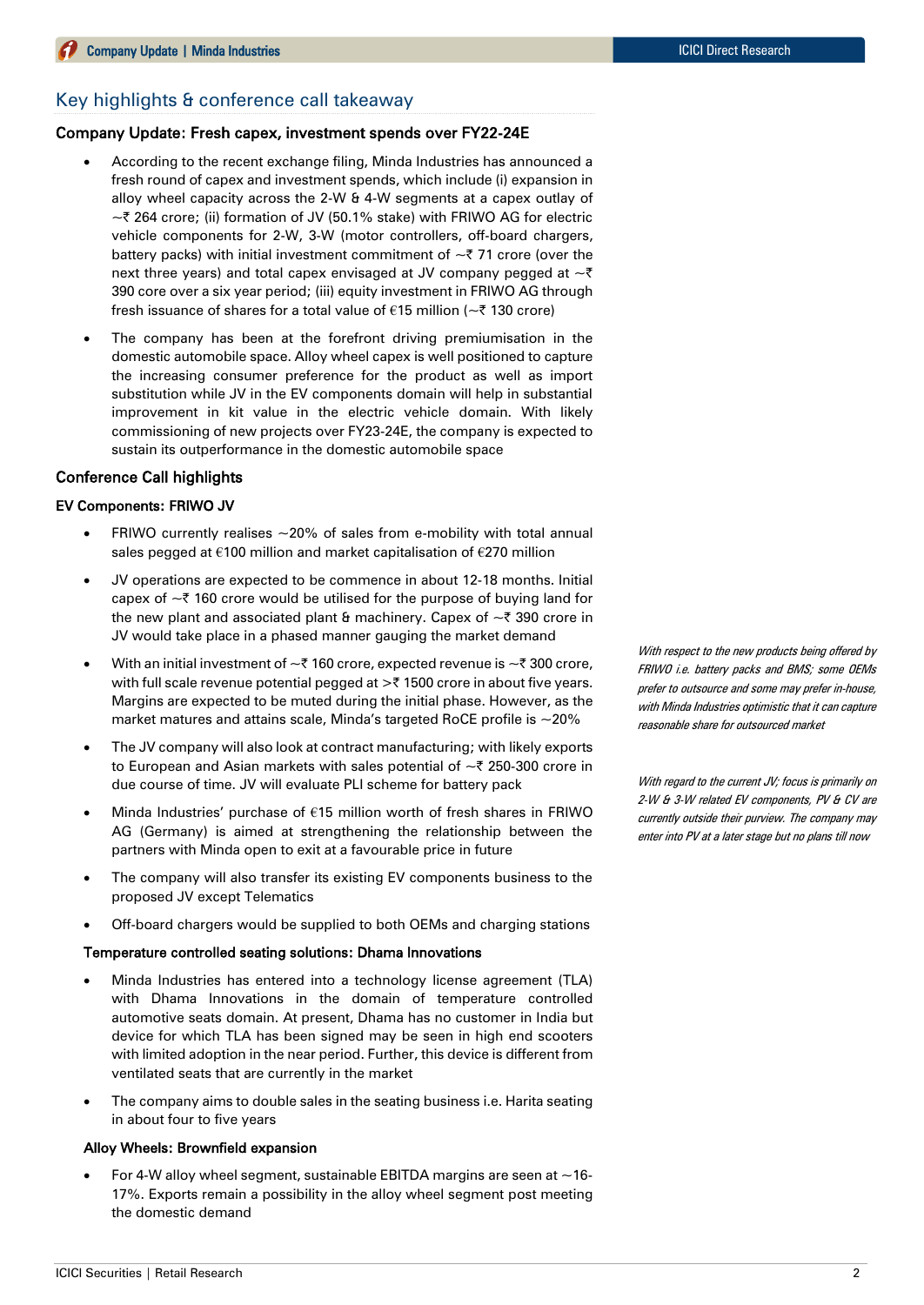#### Exhibit 1: Capabilities across JV partners **Joint Venture Synergies**

| <b>Products</b>                        | <b>UNO MINDA</b> | <b>FRIWO</b> | <b>UNO MINDA+ FRIWO</b> |
|----------------------------------------|------------------|--------------|-------------------------|
| <b>Battery Management System (BMS)</b> |                  |              |                         |
| <b>DC-DC converter</b>                 |                  | $\mathbf x$  |                         |
| <b>Acoustic Vehicle Alert System</b>   |                  | $\mathbf x$  |                         |
| On Board Chargers                      | √                |              |                         |
| <b>Off Board Chargers</b>              | ×                |              |                         |
| Smart plug with RCD Cable              |                  | $\mathbf x$  |                         |
| <b>Body Control Module (BCM)</b>       |                  | $\mathbf x$  |                         |
| <b>Motor Controllers</b>               | $\mathbf x$      |              |                         |
| <b>Battery Packs</b>                   | ×                |              |                         |

€ FRIWO has anchor customers in India for BMS and Off-board Chargers and same will be transferred in JV Entity

UNO Minda will also transfer its existing business and orders for the above products in JV entity.

The combined entity will offer full line e-drive solutions for electrical two-and three wheelers in the Indian subcontinent market, combining extremely robust hardware and an outstanding software architecture. Source: Company, ICICI Direct Research



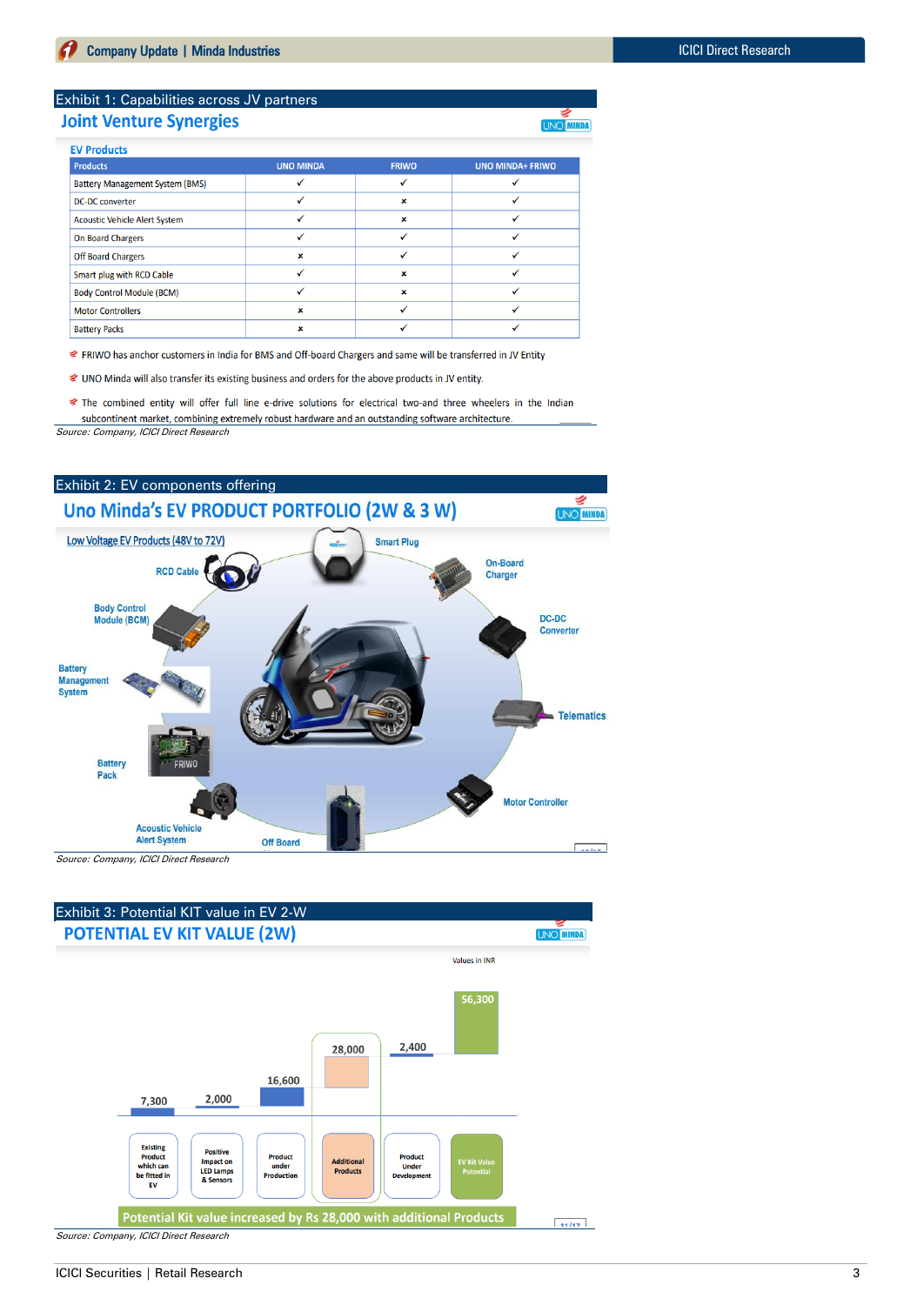# Financial Summary

| Exhibit 4: Profit and loss statement |             |              |              | <u>₹ crore</u> |
|--------------------------------------|-------------|--------------|--------------|----------------|
| (Year-end March)                     | <b>FY21</b> | <b>FY22E</b> | <b>FY23E</b> | <b>FY24E</b>   |
| <b>Net Sales</b>                     | 6373.7      | 8261.6       | 9785.4       | 11719.8        |
| Other Operating Income               | 0.0         | 0.0          | 0.0          | 0.0            |
| <b>Total Operating Income</b>        | 6,373.7     | 8,261.6      | 9.785.4      | 11,719.8       |
| Growth (%)                           | 2.4         | 29.6         | 18.4         | 19.8           |
| <b>Raw Material Expenses</b>         | 3,919.3     | 5,208.7      | 6,164.8      | 7,354.2        |
| <b>Employee Expenses</b>             | 981.7       | 1,192.3      | 1,321.0      | 1,523.6        |
| <b>Other Operating Expense</b>       | 747.8       | 963.4        | 1.125.3      | 1.347.8        |
| <b>Total Operating Expenditure</b>   | 5,648.8     | 7,364.4      | 8,611.1      | 10,225.6       |
| <b>EBITDA</b>                        | 725.0       | 897.3        | 1,174.2      | 1,494.3        |
| Growth (%)                           | 7.9         | 23.8         | 30.9         | 27.3           |
| Depreciation                         | 375.3       | 413.1        | 464.8        | 527.4          |
| Interest                             | 73.7        | 57.6         | 56.2         | 35.2           |
| Other Income                         | 47.0        | 33.6         | 32.6         | 45.3           |
| <b>PBT</b>                           | 323.1       | 460.2        | 685.9        | 977.0          |
| <b>Others</b>                        | 15.9        | 6.8          | $-11.1$      | $-5.0$         |
| <b>Total Tax</b>                     | 100.5       | 140.8        | 205.8        | 293.1          |
| <b>PAT</b>                           | 206.6       | 312.6        | 491.2        | 688.9          |
| Growth (%)                           | 33.1        | 51.3         | 57.1         | 40.2           |
| EPS $(\bar{z})$                      | 7.6         | 10.9         | 17.2         | 24.1           |

| (Year-end March)                       | <b>FY21</b> | <b>FY22E</b> | <b>FY23E</b> | <b>FY24E</b> |
|----------------------------------------|-------------|--------------|--------------|--------------|
| Profit after Tax                       | 206.6       | 312.6        | 491.2        | 688.9        |
| Add: Depreciation                      | 375.3       | 413.1        | 464.8        | 527.4        |
| (Inc)/dec in Current Assets            | $-512.6$    | $-390.9$     | $-479.5$     | $-608.7$     |
| Inc/(dec) in CL and Provisions         | 130.0       | $-139.9$     | 315.6        | 399.3        |
| <b>Others</b>                          | 73.7        | 57.6         | 56.2         | 35.2         |
| CF from operating activities           | 273.0       | 252.4        | 848.3        | 1,042.0      |
| (Inc)/dec in Investments               | $-127.6$    | $-83.4$      | $-180.0$     | $-240.0$     |
| (Inc)/dec in Fixed Assets              | $-276.4$    | $-650.0$     | $-604.0$     | $-380.0$     |
| <b>Others</b>                          | 60.9        | 56.5         | 72.5         | 83.4         |
| CF from investing activities           | $-343.1$    | $-676.9$     | $-711.5$     | $-536.6$     |
| Issue/(Buy back) of Equity             | 1.9         | 2.7          | 0.0          | 0.0          |
| Inc/(dec) in loan funds                | $-147.9$    | $-230.0$     | $-20.0$      | $-300.0$     |
| Interest and Dividend outgo            | $-96.8$     | $-86.1$      | $-99.0$      | $-92.3$      |
| Inc/(dec) in Share Cap                 | 0.0         | 0.0          | 0.0          | 0.0          |
| <b>Others</b>                          | 210.0       | 698.0        | 0.0          | 0.0          |
| CF from financing activities           | $-32.7$     | 384.7        | $-119.0$     | $-392.3$     |
| <b>Net Cash flow</b>                   | $-102.7$    | $-39.8$      | 17.8         | 113.1        |
| <b>Opening Cash</b>                    | 340.9       | 238.1        | 198.3        | 216.1        |
| <b>Closing Cash</b>                    | 238.1       | 198.3        | 216.1        | 329.1        |
| Source: Company, ICICI Direct Research |             |              |              |              |

Exhibit 5: Cash flow statement  $\bar{\tau}$  crore

Source: Company, ICICI Direct Research

| <b>Exhibit 6: Balance Sheet</b>       |             |              |              | ₹ crore      |
|---------------------------------------|-------------|--------------|--------------|--------------|
| (Year-end March)                      | <b>FY21</b> | <b>FY22E</b> | <b>FY23E</b> | <b>FY24E</b> |
| Liabilities                           |             |              |              |              |
| <b>Equity Capital</b>                 | 54.4        | 57.1         | 57.1         | 57.1         |
| <b>Reserve and Surplus</b>            | 2.202.2     | 3,184.3      | 3.632.6      | 4,264.4      |
| <b>Total Shareholders funds</b>       | 2256.5      | 3.241.4      | 3,689.8      | 4,321.5      |
| <b>Total Debt</b>                     | 1.052.4     | 822.4        | 802.4        | 502.4        |
| Deferred Tax Liability                | 29.9        | 29.9         | 29.9         | 29.9         |
| Minority Interest / Others            | 486.6       | 543.1        | 615.6        | 699.0        |
| <b>Total Liabilities</b>              | 3825.4      | 4,636.8      | 5,137.7      | 5,552.8      |
| Assets                                |             |              |              |              |
| <b>Gross Block</b>                    | 3,753.5     | 4,237.8      | 4,761.8      | 5,471.8      |
| Less: Acc Depreciation                | 1,238.4     | 1,651.5      | 2,116.3      | 2,643.7      |
| <b>Net Block</b>                      | 2.515.1     | 2.586.3      | 2.645.5      | 2.828.1      |
| <b>Capital WIP</b>                    | 134.3       | 300.0        | 380.0        | 50.0         |
| <b>Total Fixed Assets</b>             | 2.649.4     | 2.886.3      | 3,025.5      | 2,878.1      |
| <b>Investments &amp; Goodwill</b>     | 811.9       | 895.3        | 1,075.3      | 1,315.3      |
| Inventory                             | 750.6       | 905.4        | 1,072.4      | 1,284.4      |
| <b>Debtors</b>                        | 1.198.8     | 1,358.1      | 1.608.6      | 1.926.5      |
| Loans and Advances                    | 30.2        | 39.1         | 46.4         | 55.5         |
| <b>Other Current Assets</b>           | 229.3       | 297.2        | 352.0        | 421.6        |
| Cash                                  | 238.1       | 198.3        | 216.1        | 329.1        |
| <b>Total Current Assets</b>           | 2.447.0     | 2.798.1      | 3,295.4      | 4,017.2      |
| <b>Current Liabilities</b>            | 1.977.9     | 1,828.8      | 2,110.5      | 2,466.9      |
| Provisions                            | 174.1       | 183.3        | 217.1        | 260.1        |
| <b>Current Liabilities &amp; Prov</b> | 2,152.0     | 2,012.1      | 2,327.7      | 2,727.0      |
| <b>Net Current Assets</b>             | 295.0       | 786.0        | 967.7        | 1,290.2      |
| <b>Others Assets</b>                  | 69.1        | 69.1         | 69.1         | 69.1         |
| <b>Application of Funds</b>           | 3.825.4     | 4.636.8      | 5,137.7      | 5,552.8      |

| Exhibit 7: Key ratios<br>(Year-end March)<br><b>FY21</b><br><b>FY22E</b><br>FY23E<br>Per share data (₹)<br>EPS<br>7.6<br>10.9<br>17.2<br>21.4<br>33.5<br>Cash EPS<br>25.4 | <b>FY24E</b><br>24.1<br>42.6 |
|---------------------------------------------------------------------------------------------------------------------------------------------------------------------------|------------------------------|
|                                                                                                                                                                           |                              |
|                                                                                                                                                                           |                              |
|                                                                                                                                                                           |                              |
|                                                                                                                                                                           |                              |
|                                                                                                                                                                           |                              |
| <b>BV</b><br>83.0<br>113.5<br>129.2                                                                                                                                       | 151.3                        |
| <b>DPS</b><br>0.9<br>1.0<br>1.5                                                                                                                                           | 2.0                          |
| Cash Per Share (Incl Invst)<br>8.8<br>7.3<br>7.9                                                                                                                          | 18.5                         |
| <b>Operating Ratios (%)</b>                                                                                                                                               |                              |
| <b>EBITDA Margin</b><br>11.4<br>10.9<br>12.0                                                                                                                              | 12.8                         |
| 3.2<br>3.8<br><b>PAT Margin</b><br>5.0                                                                                                                                    | 5.9                          |
| 43.0<br>40.0<br>Inventory days<br>40.0                                                                                                                                    | 40.0                         |
| Debtor days<br>68.7<br>60.0<br>60.0                                                                                                                                       | 60.0                         |
| Creditor days<br>73.9<br>60.0<br>60.0                                                                                                                                     | 60.0                         |
| Return Ratios (%)                                                                                                                                                         |                              |
| 9.2<br>RoE<br>9.6<br>13.3                                                                                                                                                 | 15.9                         |
| RoCE<br>9.1<br>10.4<br>13.8                                                                                                                                               | 17.4                         |
| RoIC<br>10.1<br>11.7<br>15.7                                                                                                                                              | 19.4                         |
| <b>Valuation Ratios (x)</b>                                                                                                                                               |                              |
| P/E<br>134.2<br>93.2<br>59.3                                                                                                                                              | 42.3                         |
| 33.2<br>EV / EBITDA<br>41.3<br>25.3                                                                                                                                       | 19.5                         |
| EV / Net Sales<br>4.7<br>3.6<br>3.0                                                                                                                                       | 2.5                          |
| Market Cap / Sales<br>4.6<br>3.5<br>3.0                                                                                                                                   | 2.5                          |
| <b>Price to Book Value</b><br>12.3<br>9.0<br>7.9                                                                                                                          | 6.7                          |
| <b>Solvency Ratios</b>                                                                                                                                                    |                              |
| Debt/EBITDA<br>1.5<br>0.9<br>0.7                                                                                                                                          | 0.3                          |
| 0.5<br>Debt / Equity<br>0.3<br>0.2                                                                                                                                        | 0.1                          |
| <b>Current Ratio</b><br>1.1<br>1.4<br>1.4                                                                                                                                 | 1.5                          |
| <b>Quick Ratio</b><br>0.7<br>0.9<br>0.9<br>10101B                                                                                                                         | 1.0                          |

Source: Company, ICICI Direct Research

Source: Company, ICICI Direct Research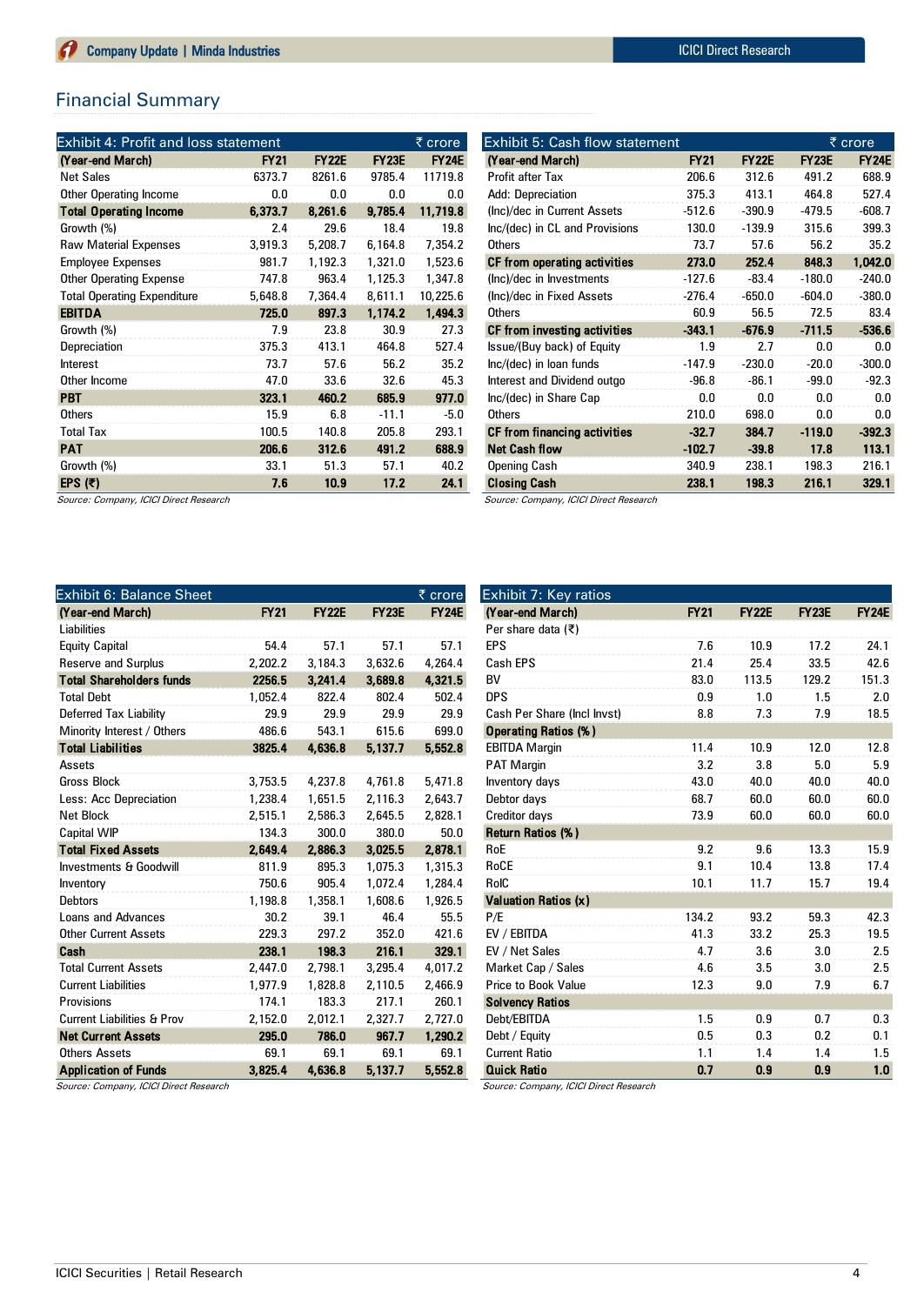| Sector / Company          | CMP   | TΡ    |        | M Cap         |             | EPS $(\bar{z})$ |              | P/E(x)      |              | EV/EBITDA(x) |             |              | <b>RoCE (%)</b> |               |              | <b>RoE</b> (%) |             |              |              |
|---------------------------|-------|-------|--------|---------------|-------------|-----------------|--------------|-------------|--------------|--------------|-------------|--------------|-----------------|---------------|--------------|----------------|-------------|--------------|--------------|
|                           | (₹)   | (3)   | Rating | (₹ Cr)        | <b>FY21</b> | <b>FY22E</b>    | <b>FY23E</b> | <b>FY21</b> | <b>FY22E</b> | <b>FY23E</b> | <b>FY21</b> | <b>FY22E</b> | <b>FY23E</b>    | <b>FY21</b>   | <b>FY22E</b> | <b>FY23E</b>   | <b>FY21</b> | <b>FY22E</b> | <b>FY23E</b> |
| Apollo Tyre (APOTYR)      | 220   | 275   | BUY    | 13.971        | 5.5         | 12.3            | 18.9         | 39.9        | 17.8         | 11.6         | 6.6         | 6.8          | 4.9             | 7.6           | 6.8          | 9.7            | 6.4         | 6.6          | 9.4          |
| Ashok Levland (ASHLEY)    | 130   | 175   | Buv    | 38.052        | $-1.1$      | $-0.3$          | 3.8          | .6<br>-121  | $-471$<br>.9 | 33.8         | 76.5        | 46.7         | 15.9            | $-1.9$        | 1.2          | 14.9           | $-4.4$      | $-1.2$       | 15.5         |
| Bajaj Auto (BAAUTO)       | 3,340 | 4.220 | Hold   | 96.650        | 157.4       | 164.9           | 191.3        | 21.2        | 20.3         | 17.5         | 15.2        | 14.5         | 12.2            | 18.2          | 18.9         | 22.0           | 18.1        | 18.6         | 21.1         |
| Balkrishna Ind. (BALIND)  | 2.240 | 2,900 | Buy    | 43,303        | 59.8        | 72.3            | 85.1         | 37.5        | 31.0         | 26.3         | 24.5        | 21.3         | 17.4            | 19.3          | 18.8         | 20.4           | 19.2        | 19.9         | 20.1         |
| Bharat Forge (BHAFOR)     | 740   | 950   | Buy    | 34,452        | $-2.7$      | 18.8            | 26.4         | <b>NM</b>   | 39.3         | 28.0         | 42.8        | 18.8         | 15.0            | $2.2^{\circ}$ | 10.2         | 13.1           | 3.3         | 15.0         | 17.4         |
| Eicher Motors (EICMOT)    | 2,520 | 3.050 | Buy    | 68,872        | 49.3        | 66.9            | 100.6        | 51.1        | 37.7         | 25.0         | 34.4        | 25.0         | 16.8            | 11.3          | 14.7         | 19.1           | 11.8        | 14.4         | 18.6         |
| Escorts (ESCORT)          | .860  | 1,900 | Buy    | 22,800        | 71.2        | 71.0            | 84.0         | 26.1        | 26.2         | 22.1         | 17.6        | 17.7         | 14.6            | 18.7          | 15.7         | 16.0           | 16.2        | 14.1         | 14.6         |
| Hero Moto (HERHON)        | 2,522 | 3.070 | Hold   | 50.364        | 148.4       | 147.8           | 192.2        | 17.0        | 17.1         | 13.1         | 10.4        | 10.4         | 7.7             | 20.8          | 19.1         | 23.1           | 19.5        | 17.7         | 20.8         |
| M&M (MAHMAH)              | 860   | 1.125 |        | Buy 1,06,915  | 2.3         | 35.3            | 40.5         | 382.0       | 24.4         | 21.3         | 16.0        | 15.3         | 12.8            | 9.5           | 9.6          | 11.2           | 2.7         | 11.8         | 11.7         |
| Maruti Suzuki (MARUTI)    | 7.453 | 6,000 |        | Sell 2.25.140 | 140.0       | 88.4            | 200.0        | 53.2        | 84.3         | 37.3         | 34.1        | 41.5         | 21.2            | 4.3           | 2.5          | 8.9            | 8.2         | 5.0          | 10.6         |
| Minda Industries (MININD) | 1.020 | 1.060 | Hold   | 29,132        | 7.6         | 10.9            | 17.2         | 134.2       | 93.2         | 59.3         | 41.3        | 33.2         | 25.3            | 9.1           | 10.4         | 13.8           | 9.2         | 9.6          | 13.3         |
| Motherson (MOTSUM)        | 230   | 280   | Hold   | 72.632        | 3.3         | 4.3             | 8.5          | <b>NM</b>   | 53.0         | 27.0         | 16.0        | 13.6         | 8.9             | 6.7           | 9.3          | 18.5           | 8.8         | 10.3         | 18.3         |
| Tata Motors (TATMOT)      | 503   | 600   |        | Buy 1,92,599  | $-35.0$     | $-13.9$         | 35.7         | ΝM          | $-36.2$      | 14.1         | 7.3         | 7.6          | 4.5             | 6.3           | 6.7          | 16.2           | $-23.6$     | $-10.3$      | 21.0         |

Source: Company, ICICI Direct Research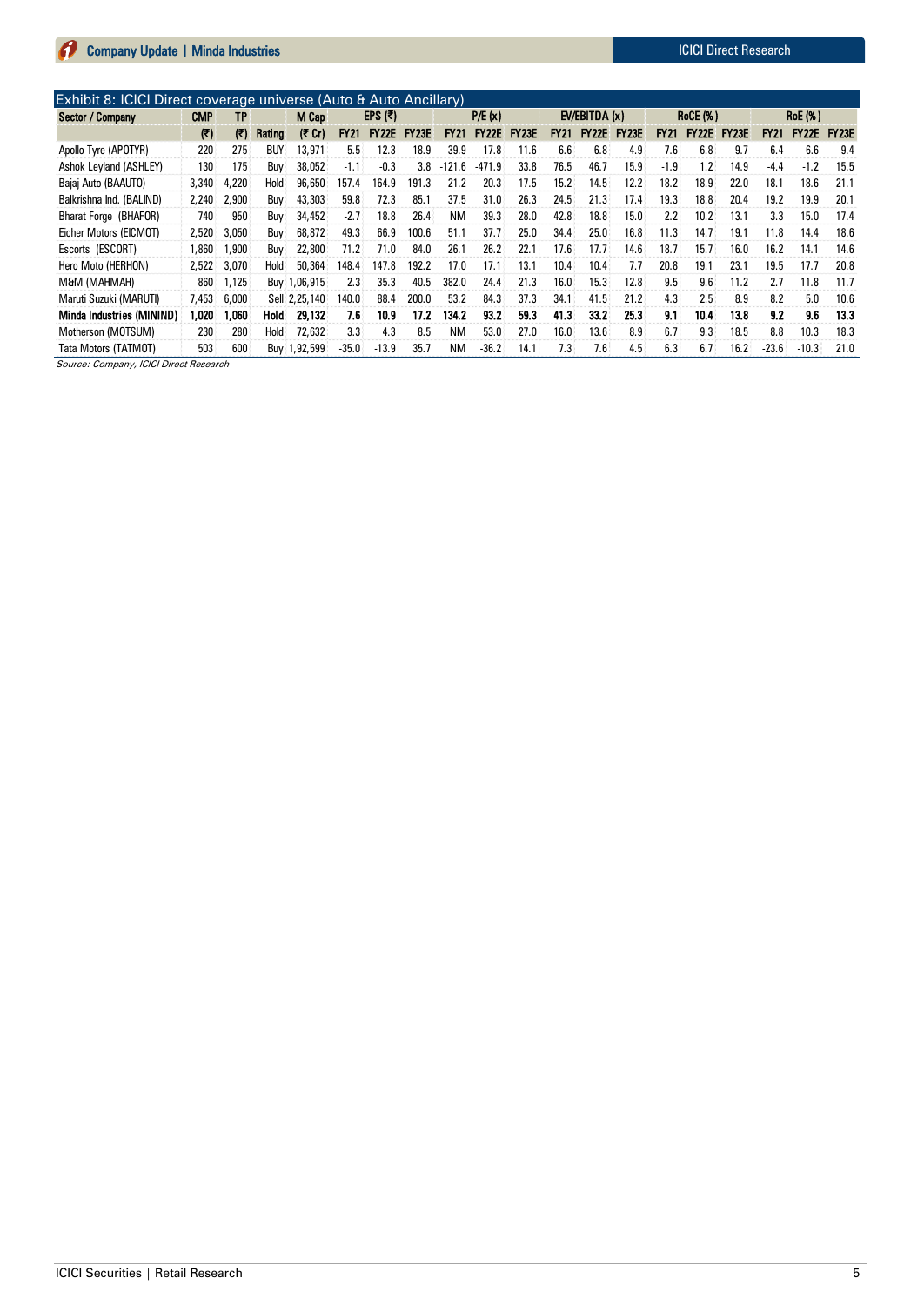# RATING RATIONALE

ICICI Direct endeavours to provide objective opinions and recommendations. ICICI Direct assigns ratings to its stocks according -to their notional target price vs. current market price and then categorizes them as Buy, Hold, Reduce and Sell. The performance horizon is two years unless specified and the notional target price is defined as the analysts' valuation for a stock

Buy: >15% Hold: -5% to 15%; Reduce: -15% to -5%; Sell: <-15%



ICICI Direct Research Desk, ICICI Securities Limited, 1st Floor, Akruti Trade Centre, Road No 7, MIDC, Andheri (East) Mumbai – 400 093 research@icicidirect.com

Pankaj Pandey **Head – Research head pankaj.pandey@icicisecurities.com**